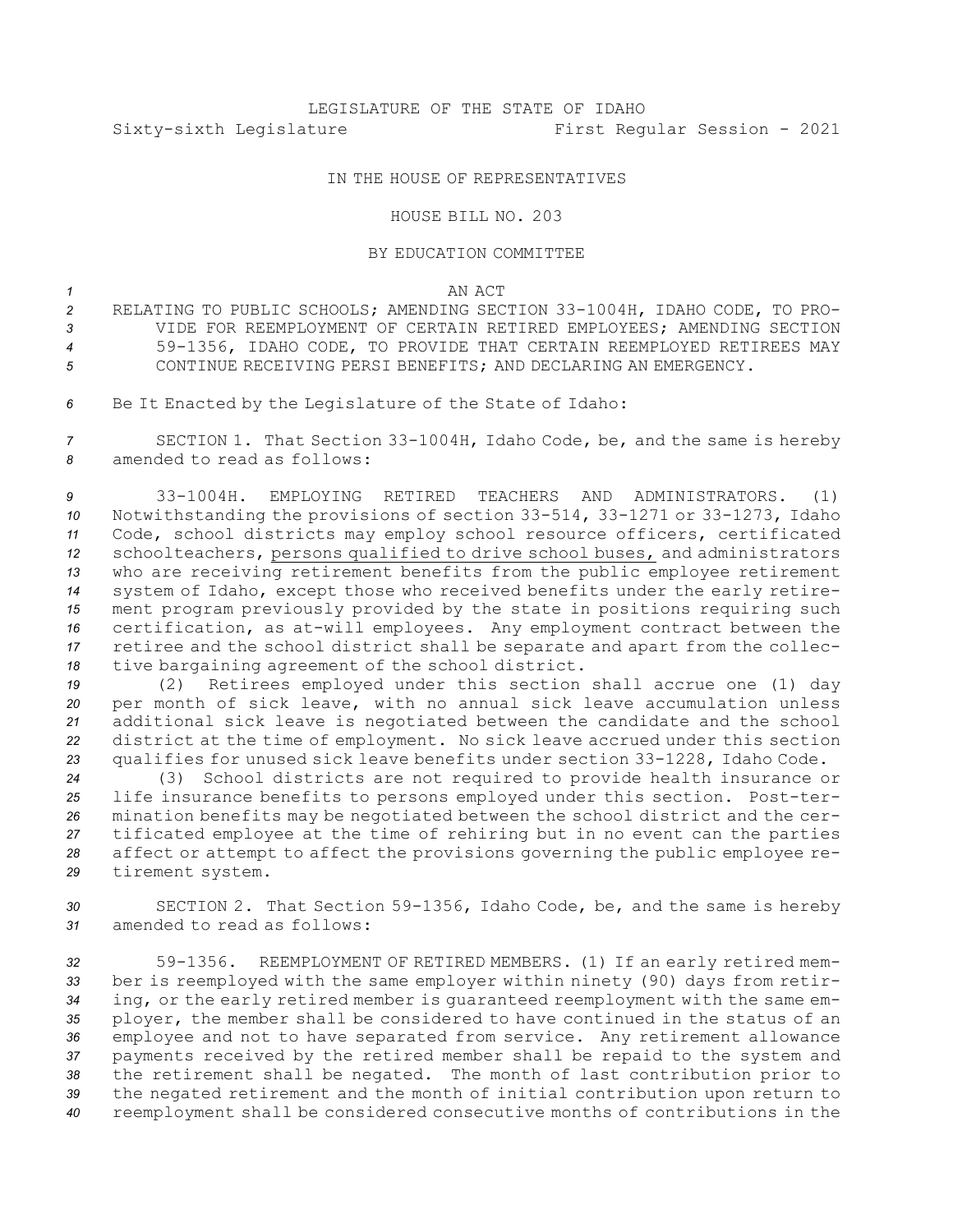determination of an appropriate salary base period upon subsequent retire- ment. <sup>A</sup> retired member is not considered to have separated from service if he continues performing services for the same employer in any capacity includ- ing, but not limited to, independent contractor, leased employee, or tempo-rary services.

 (2) Except as provided in subsection (3) of this section, when <sup>a</sup> re- tired member meets the definition of an employee as defined in section 59-1302(14)(A)(a), Idaho Code, any benefit payable on behalf of such member shall be suspended and any contributions payable by such member under sec- tions 59-1331 through 59-1334, Idaho Code, shall again commence. The sus- pended benefit, as adjusted pursuant to section 59-1355, Idaho Code, shall resume upon subsequent retirement, along with <sup>a</sup> separate allowance computed with respect to only that salary and service credited during the period of reemployment. Any death benefit that becomes payable under the suspended benefit shall be payable under section 59-1361(2), Idaho Code. Any death benefit that becomes payable with respect to salary and service accrued dur- ing the period of reemployment shall be payable under section 59-1361(3), Idaho Code, if the member dies during the period of reemployment.

 (3) If <sup>a</sup> retired member who is receiving <sup>a</sup> benefit that is not reduced under section 59-1346, Idaho Code, and who has been retired for more than six (6) months, again becomes employed as defined in this section and sec- tion 59-1302(14)(A)(b), Idaho Code, as <sup>a</sup> result of being elected to <sup>a</sup> public office other than an office held prior to retirement, the retired member may elect to continue receiving benefits and not accrue additional service, in which event no contributions shall be made by the member or employer during such reemployment and any benefit payable on behalf of such member shall con-*27* tinue.

 (4) If <sup>a</sup> retired schoolteacher, person qualified to drive school buses, or administrator who retired on or after age sixty (60) years, or <sup>a</sup> public safety officer who retired, and is receiving <sup>a</sup> benefit that is not reduced under section 59-1346, Idaho Code, again becomes an employee as defined in this section and section 59-1302(14), Idaho Code, as <sup>a</sup> result of returning to employment with <sup>a</sup> school district as provided in section 33-1004H, Idaho Code, the retired member may elect to continue receiving benefits and not ac- crue additional service, in which event no contributions shall be made by the member during such reemployment and any benefit payable on behalf of such member shall continue. However, the school district shall pay the required employer contribution for that employee to the public employee retirement *39* system.

 (5) It is the responsibility of each employer to immediately report to the retirement board the employment of any retired member so that benefit payments can be suspended as provided in this section. If an employer fails to properly report the employment of <sup>a</sup> retired member and it results in the retirement board making benefit payments that should have been suspended, the employer shall, in addition to paying delinquent employee and employer contributions from the date of eligibility, also be responsible for repaying to the retirement board the benefit payments made to the retired member that should have been suspended, plus interest. The employer may then recoup such payments from the retired member.